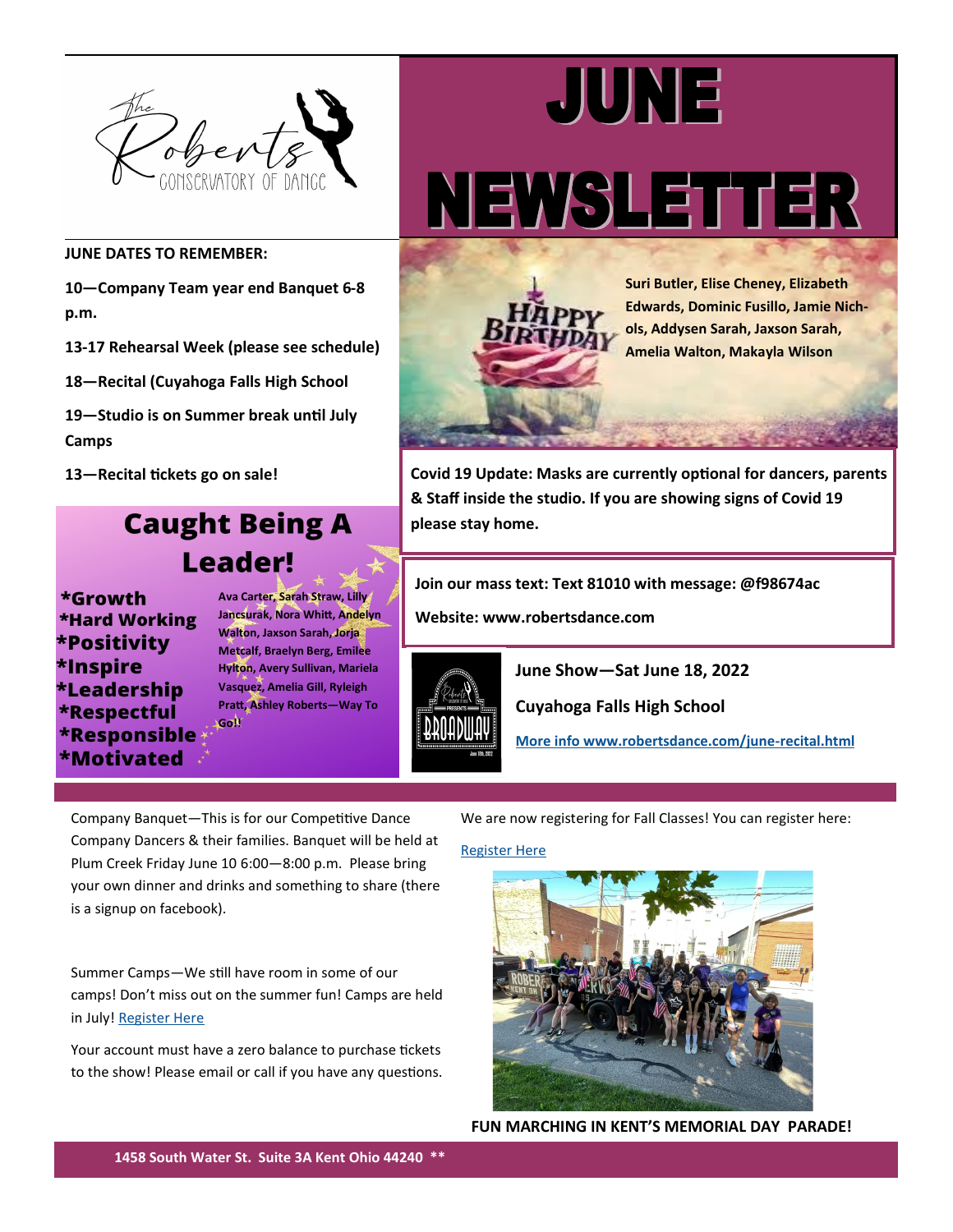# Q&A FOR RECITAL!

#### **1. What happens during rehearsal week?**

**- Rehearsal week is June 13—17 held at the dance studio. June 13—16 dancers are to wear their costumes. On June 17 no costumes, just dance wear. Rehearsal Week Schedule: [Schedule](http://nebula.wsimg.com/b9aff853888a40808c48b279bc79439a?AccessKeyId=E2A71EFF72F63C751D3F&disposition=0&alloworigin=1)**

#### **2. How does finale work?**

**- We will be rehearsing finale during all the rehearsals next week! Preschool Finale is for our Preschool classes and parent and me and is the first finale (they sing skidda marink) - Dancers can wear their costumes or recital shirt. Our second finale is half way through our main show and is for our 8 and under classes. Our last finale at the end of the show is for our 9 and older dancers. Dancers can wear a recital tshirt or plain black t-shirt and black leggings / pants. No worries if your dancer does not know finale dance! It's very short & simple & we will drill it during rehearsal week.**

#### **3. I'm not sure what my dancer needs to wear for recital?**

**- All information related to costumes is in this link: [COSTUMES](http://nebula.wsimg.com/caeee09b4c7fc6d6b7a34675a0fd7c05?AccessKeyId=E2A71EFF72F63C751D3F&disposition=0&alloworigin=1) / There is a slight change from the former line up in a few numbers but this is the final lineup.** 

#### **4. Is there a videographer for the show?**

**- Yes! You can click here for an order form. Order forms along with payment can be turned into our office or at our ticket booth at the show. No forms will be accepted without payment. Only payment accepted will be cash or check (made out to Roberts Dance) . [Order Form](http://nebula.wsimg.com/27944c8aaa09202a0bcd7aa4d17bff9b?AccessKeyId=E2A71EFF72F63C751D3F&disposition=0&alloworigin=1)**

#### **5. Are you taking pictures of kids in their costumes?**

**- Yes! We will be taking pictures of each group along with individual pictures of each dancer. We have a great new background along with new lighting! The price to receive your pictures via a dropbox link for you to download yourself will be \$5.00 per class (which also includes solos & duet / trios). If you are interested in purchasing your dancers pictures, you can email robertsdanceinfo@yahoo.com with your dancers name and how many routines they are in or you can sign up at the studio next week during rehearsal week.**